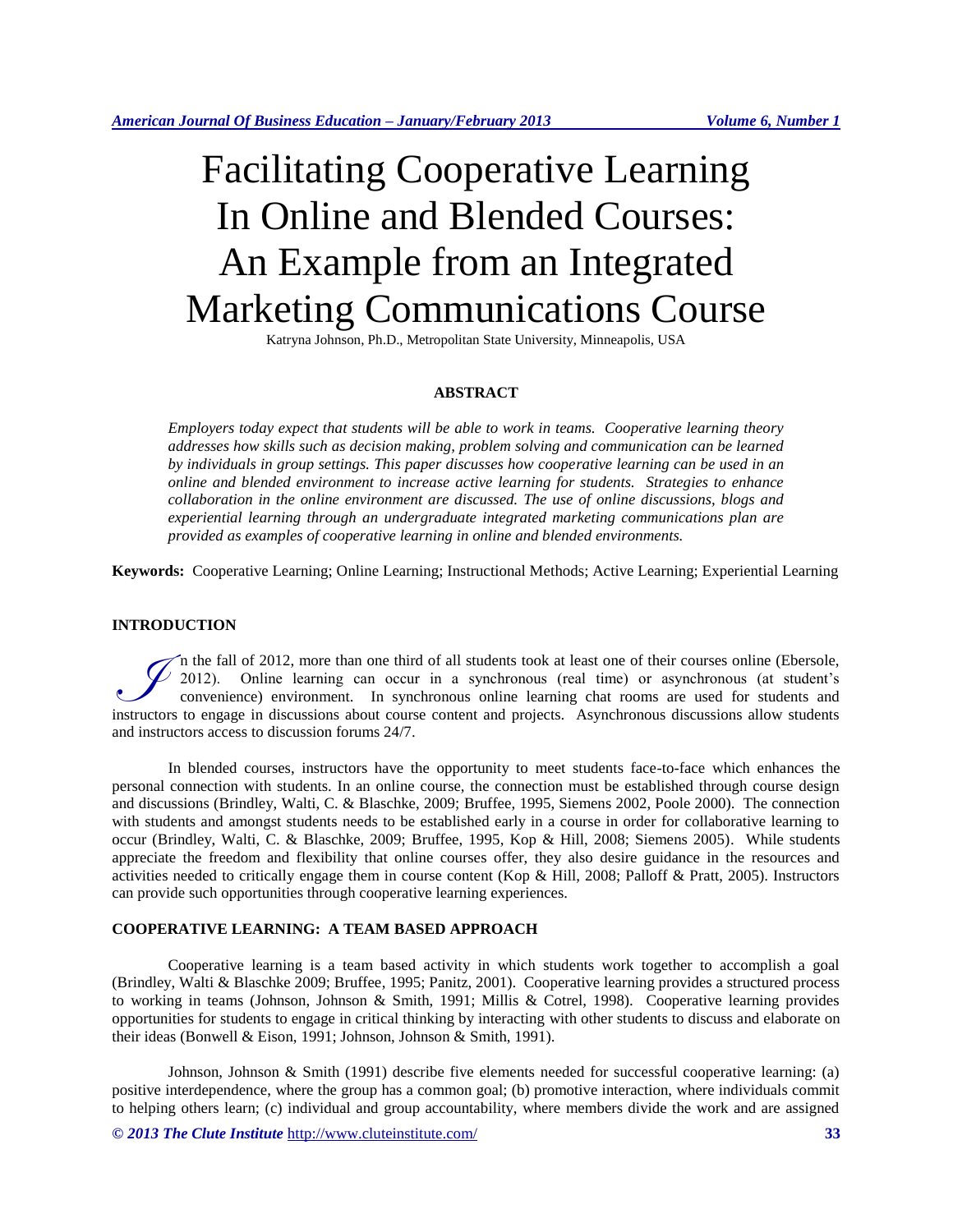specific responsibilities; (d) interpersonal and small group skills , where individuals make decisions, resolve conflicts and effectively communicate and; (e) group processing, where students reflect on their experience.

Strategies that can be used to increase cooperative learning in a course include forming small teams (3 to 4 students), setting clear expectations for assignments, identifying specific roles or jobs for team members, establishing norms of behavior early on, specify how team members should communicate and using what tools (e.g. wikis, discussion forums), defining how frequently team members should communicate with each other, providing for team reflections and evaluations, discussing how the team should communicate with the instructor, giving feedback, facilitating group formation, and providing sufficient time for tasks (Brindley, Walti, & Blaschke, 2009; Fleming, 2008; Gradel & Edson 2010-2011; Millis & Cottell, 1998; Strong & Anderson 1990; Wichadee, & Orawiwantakul, 2012). Free riders or social loafers in teams can be a source of particular frustration to students (Strong & Anderson, 1990). While students can give feedback on team evaluations, having a process in place such as allowing members to "divorce" themselves from a group has been found to have a strong effect on decreasing free riders (Strong & Anderson, 1990; Bacon Steward, Silver, 1999; Strong & Anderson, 1990).

#### **Collaborative Learning in the Online Environment**

In the online environment, collaborative learning allows students to develop skills they can apply in the job setting such as coordinating across time zones and geographic locations, developing computer skills, enhancing internet search skills, and interacting with individuals from diverse backgrounds (Narzony, 2010). Online learning may occur through many venues such as discussions, forums, videos, wikis, blogs, podcasts and other online objects (Campbell & Ellingson, 2008; Fleming, 2008; Gradel & Edson, 2010-2011; Lynch, 2010; Pallof & Pratt; 2005; Pentina, 2010; Weber, 2008). The advantage to students is the opportunity to participate in a variety of activities that can engage them in the learning experience (Bonwell & Eison, 1991; Hagan, 2012; Kolb 1984; Weber & Lennon, 2007). In an online environment the instructor's forethought to the predesign of the course and how teams communicate is essential to successful collaboration (Fleming 2008; Palloff & Pratt 2005).

Many instructors use discussion for collaborative learning (Fleming, 2008; Lynch 2010; Poole, 2000). Instructors need to be able to create good online discussion questions. The questions need to be well-planned with forethought to the outcome (Fleming, 2008; Gradel & Edson 2010-2011). Discussion questions should incorporate class content, projects and other material into the discussion to make the discussions relevant and to motivate students (Fleming, 2008; Gradel & Edson 2010-2011). Interactivity amongst students and with the instructor varies in quality and quantity (Swan, 2001). Consistent with the pedagogy of collaborative learning Poole (2000) found that students engaged in reflection in their class discussions. Swan (2001) found that students who interacted more in discussions with other students and their instructor reported higher levels of satisfaction and higher levels of learning from peers and the course.

Other research examines the use of Wikis which allow users to quickly create and share information (Bold, 2006; Campbell & Ellingson, 2010; Chang, Morales-Arroyo, Than, Tun, & Wang, 2010-2011; Su, & Beaumont, 2010; Weber, 2008; Witney & Smallbone, 2011). Wikis allow students to interact and collaborate on course assignments and projects outside of the classroom. Wikis can be set up within content management servers such as Blackboard or through the Internet on sites such as MediaWiki.org. Many studies find that wikis create a positive environment for collaboration as they allow students to easily store and edit information (Campbell & Ellingson, 2010; Chang et. al, 2010-2011; Weber, 2008; Witney & Smallbone, 2011). Chang et. al. (2010-2011) found that wikis were helpful in supporting collaborative writing, facilitating a supportive environment for the team, helping team members to assess the progress of group's work and promoting accountability in the group. Students also note that they like options for communication while being at a distance (Chang et. al. 2010-2011). However, in one study some students have noted that they found wikis confusing (Su & Beaumont, 2010). Additionally, half the students in one study noted concern over expressing their ideas on an internet wiki or that someone might change the work they had done (Su & Beaumont, 2010) and half the students in a different studied expressed a negative reaction if the use of a wiki was required for a course (Witney & Smallbone, 2011).

Instructors also use team projects to facilitate collaboration (Hanson, 2006; Olivera, Tinoca, & Pereira, 2011; Scherling, 2011; Williams, Morgan & Cameron, 2011). Group projects allow students to develop skills time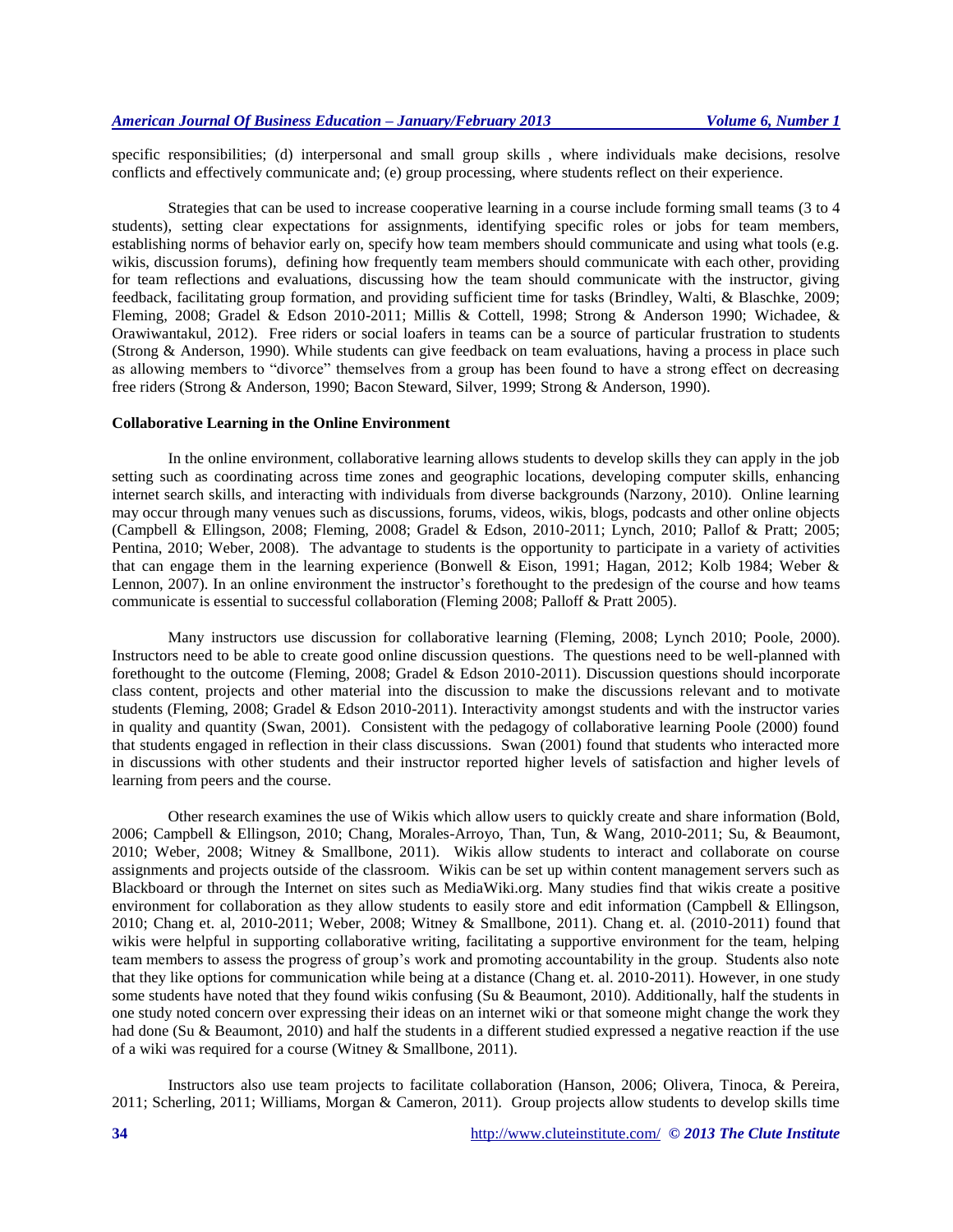management, decision making and problem solving and critical thinking (Bonwell & Eison, 1991; Kolb, 1984). Employers also have the expectation that students will be able to work in teams on real world problems (Benajmin & O'Reilly, 2011; Hanson, 2006). Instructors need to consider the breadth of the project in allotting as much time as possible for students to coordinate their work, groups need to establish norms before beginning the project, deadlines should be given, teammates should be required to provide feedback and allowed to evaluate each other, and progress should be monitored (Bacon, Steward, Silver, 1999; Scherling, 2011; Strong & Anderson 1990).

## **EXPERIENTIAL LEARNING IN THE CLASSROOM**

Instructors and students today expect to be actively engaged in the classroom (Bonwell & Eison, 1991; Kolb, 1984). Active learning requires students to be more than passive recipients of knowledge; it involves them in the material by involving students in case studies, projects, and reflective activities that synthesize knowledge and practical applications (Bonwell & Eison, 1991; Kolb, 1984). Instructors have used case studies, situation analysis, small group discussions, simulations, personal response systems, think-pair-share activities, and client projects to successfully engage students in active cooperative learning activities (Cavanagh, 2011; Laverie, 2006; Lightner, Marcie & Willi, 2007; Munoz & Huser, 2008, Pentina, 2010).

#### **IMPLEMENTING AN INTEGRATED MARKETING COMMUNICATIONS PLAN**

Students in an undergraduate Integrated Marketing Communications course frequently take on a role of an advertising agency to develop an Integrated Marketing Communications (IMC) plan that includes researching information on the company, its products, consumers, competitors and its current forms of advertising and promotions. Working in teams of three to four members students develop an IMC plan. The goals of the plan include:

- Using secondary research on the university databases and through the Internet to create a situation analysis.
- Developing an accurate positioning statement.
- Preparing a creative brief.
- Selecting media and creating media executions.
- Understanding evaluation tools for media campaigns

Students are provided with a variety of tools for accomplishing the IMC plan. Students have access to the content management server D2L where they have class discussion forums, group lockers for sharing files, group discussion areas, and examples of previous IMC plans and team charters.

## **Discussions**

Students in both blended and online courses begin with introductory discussions the first two weeks of class to establish familiarity with each other. The question asks students to list their major, three strengths, three weaknesses and three products they might like to work on for the IMC plan for the semester. This discussion allows students in the fully online class to learn about each other and see who has common interests in the first week.

A discussion forum is set up for students for forming teams. The instructor tracks the potential ideas that students has listed and lists the possible ideas in this forum. This quickly allows students to search for possible teammates for the IMC plan.

## **WordPress.com and LinkedIn.com**

During the first two weeks of class students are provided with information to set up a WordPress.com account. The instructor has a WordPress.com account for the course with images, links, videos and reblogs to show students some of the basics of the blog site (Figure 1). Students are encouraged to join LinkedIn not only to network but also to promote their WordPress.com site after they have worked on their blog for several weeks (see Figure 2 for details in the schedule in the team charter). Since research findings have indicated that students appreciate flexibility in how they collaborate (Witney & Smallbone 2011), the use of WordPress is provided as an option for

*© 2013 The Clute Institute* http://www.cluteinstitute.com/ **35**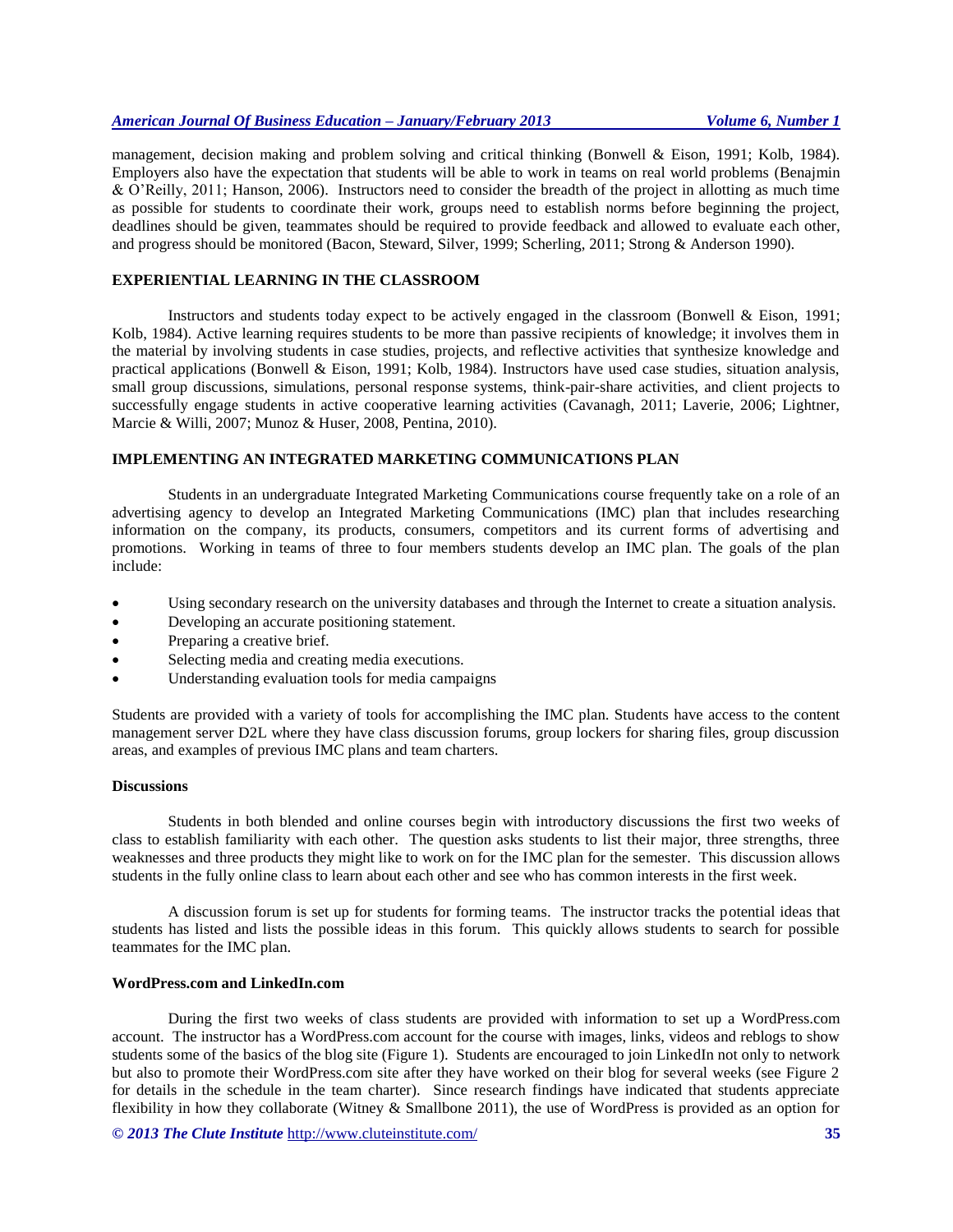students. WordPress.com allows students to express creativity in what they are learning in the course, their IMC plans, brands and their ideas. While many have familiarity with social networking sites such as Facebook and Twitter, WordPress allows them to not only interact with each other but to receive feedback from individuals outside of the classroom.

## **Figure 1**

WordPress.com offers images, links and other information you might find helpful to your project. On WordPress you will be able to upload images, videos, links and reblog posts that you wish to share about your course project. You can look at the WordPress.com site for the course as an example. If you wish to create a WordPress blog, please post the URL to the discussion forum for WordPress.com so that it is available for all class members to visit.

Please also join LinkedIn.com. You can join groups to help build your network in social media and marketing communications and later promote your blog to get feedback from experts in the field of marketing communications.

# **Team Charter**

Teams are asked to fill in a team charter where students where students assign responsibilities for the project to individual members and provide deadlines for all assignments. Previous student examples of charters are also provided to students. Information is provided to students in the syllabus about "divorcing" from a group. Students submit the charter to the instructor during the fourth week of class for points. An abbreviated team charter is provided in Figure 2. The team charter is an essential tool for establishing the roles each student will play in the team, and the responsibilities they will assume. Formal team evaluations occur two times during the semester allowing students to hold each other accountable for their work. Informal evaluations take place in the blended class during small group discussions.

#### **Figure 2 Abbreviated Team Charter**

The key to writing the charter is to assign responsibilities to team members for project and to set deadlines.

| Name   | Email     | Telephone |
|--------|-----------|-----------|
| Name . | Name $1@$ | 111-1111  |
| Name 2 | Name $2@$ | 222-2222  |
| Name 3 | Name $3@$ | 333-3333  |

#### **Possible Team Norms**

- Members are to encourage each other to submit ideas to the group.
- Members are to be courteous and respectful when giving feedback.
- Members are to bring up any questions or concerns to the group in a timely manner so it can be handled in an appropriate amount of time.
- The work must be divided in an equal manner (see schedule for individual responsibilities).
- The work must be submitted through the group discussion topic on D2L be the designated time (see schedule).
- A designated member of the team will then take all sections of the project and combine them into a cohesive group. The member will then post it to D2L so the team will then have time to read through it and request any changes if necessary.
- All members are required to actively participate on the D2L discussion board and through emails with group members.
- All members must check into the discussion forum at least three times a week.

#### **Team Evaluations**

Team members will formally evaluate peers when the situation analysis and the final paper are submitted. These evaluations may influence the final grade of the paper. Team evaluations will be based on meeting deadlines, maintaining rapport with the team, submitting high quality work, providing feedback in a timely manner, offering constructive feedback, demonstrating critical thinking in work, showing respect, performing one's "fair share" of the work for the project.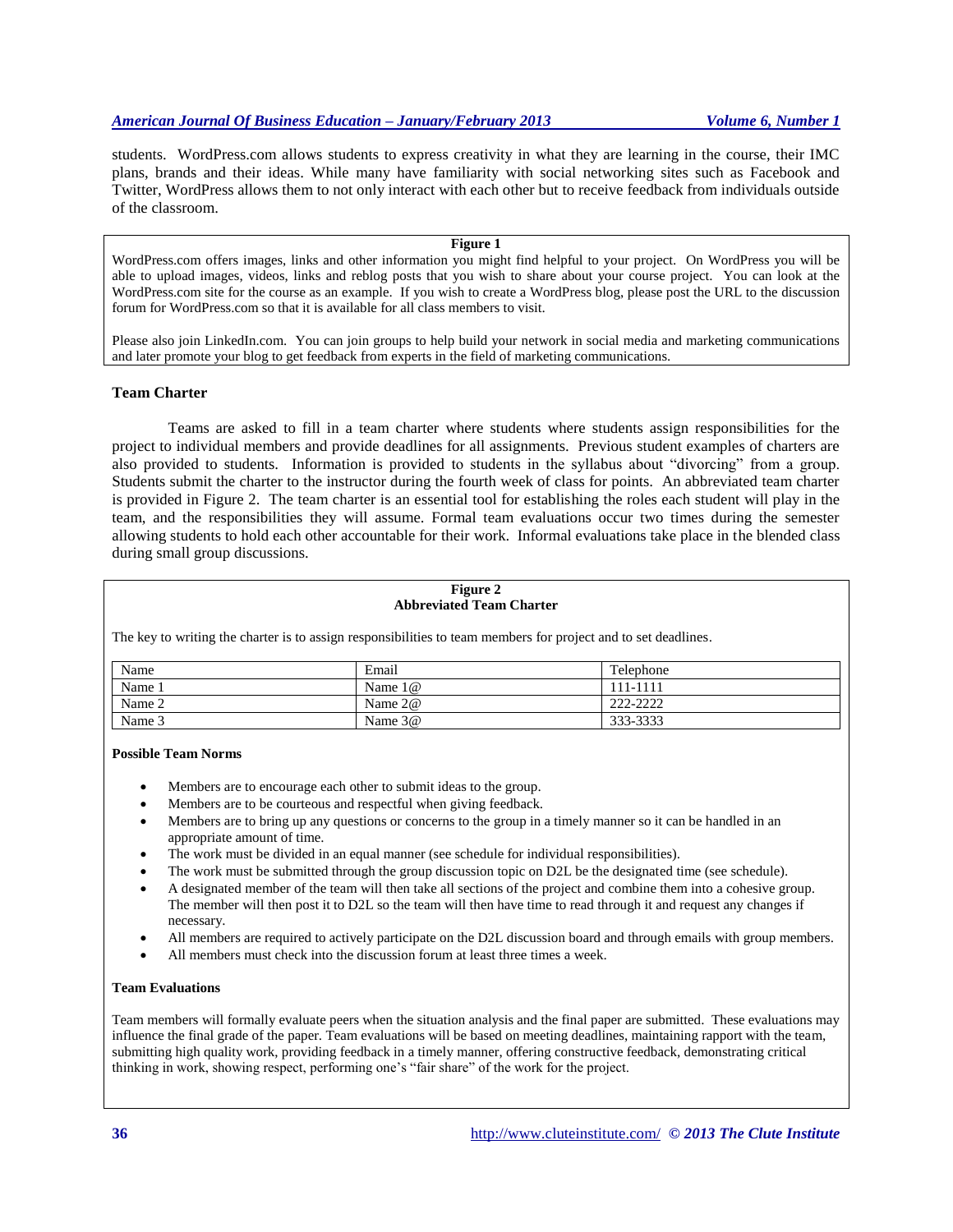# **Team Sanctions**

If any team chooses to "divorce" a member, this must be done in writing at least one week before an assignment is due and an email needs to be sent to the instructor and the team member.

- Groups can divorce a team member for not contributing to an assignment (including discussions).
- All group members must agree to the divorce of a group member.
- A group member can be reinstated at any time with consensus from the entire group.
- If the group member is divorced, the group member forfeits/receives a zero on all future group work. The group member can try to find another group or can work individually on the project for the rest of the semester.

# **SCHEDULE**

#### **Group Discussion**

The discussions will be divided as follows:

Week 6: Student A

Initial posting to group discussion board: 9/26 by 11:00pm Group members are allowed to edit until 9/28 11:00pm Student A must have edited discussion posted no later than 9/29 at 11:00pm Week 10: Student B Initial posting to group discussion board: 10/24 by 11:00pm Group members are allowed to edit until 10/26 11:00pm Student B must have edited discussion posted no later than 10/27 at 11:00pm Week 12: Student C Initial posting to group discussion board: 11/7 by 11:00pm Group members are allowed to edit until 11/9 11:00pm

Student C must have edited discussion posted no later than 11/10 at 11:00pm

#### **WordPress & LinkedIn**

Week 5 Students Create WordPress Account and make initial post.

All students create LinkedIn Accounts. Students share WordPress URL with each other.

- Week 7 Upload Photo to WordPress
- Week 9 Upload Video Link to WordPress
- Week 10 Reblog a post
- Week 12 Make a post
- Week 13 Promote blog on LinkedIn

#### **Written IMC Plan**

Week7 Situation Analysis Sections I and II – due 10/23 Industry Analysis –Student A Company Background –Student B Product/Brand Information –Student C Customer/Buyer Analysis –Student A Competition –Student B SWOT Table and Discussion – Student C Current Marketing Mix – Student A Current/Past Promotion Programs – Student B

Week 13 Creative Strategy- due 11/20 Positioning – Student C Creative Brief –Student C Media and Creative Executions Social Media – Student A, B & C Advertising – Student C Print – Student A Outdoor – Student B Sales Promotions- Student B Campaign Evaluation-Student C

*© 2013 The Clute Institute* http://www.cluteinstitute.com/ **37**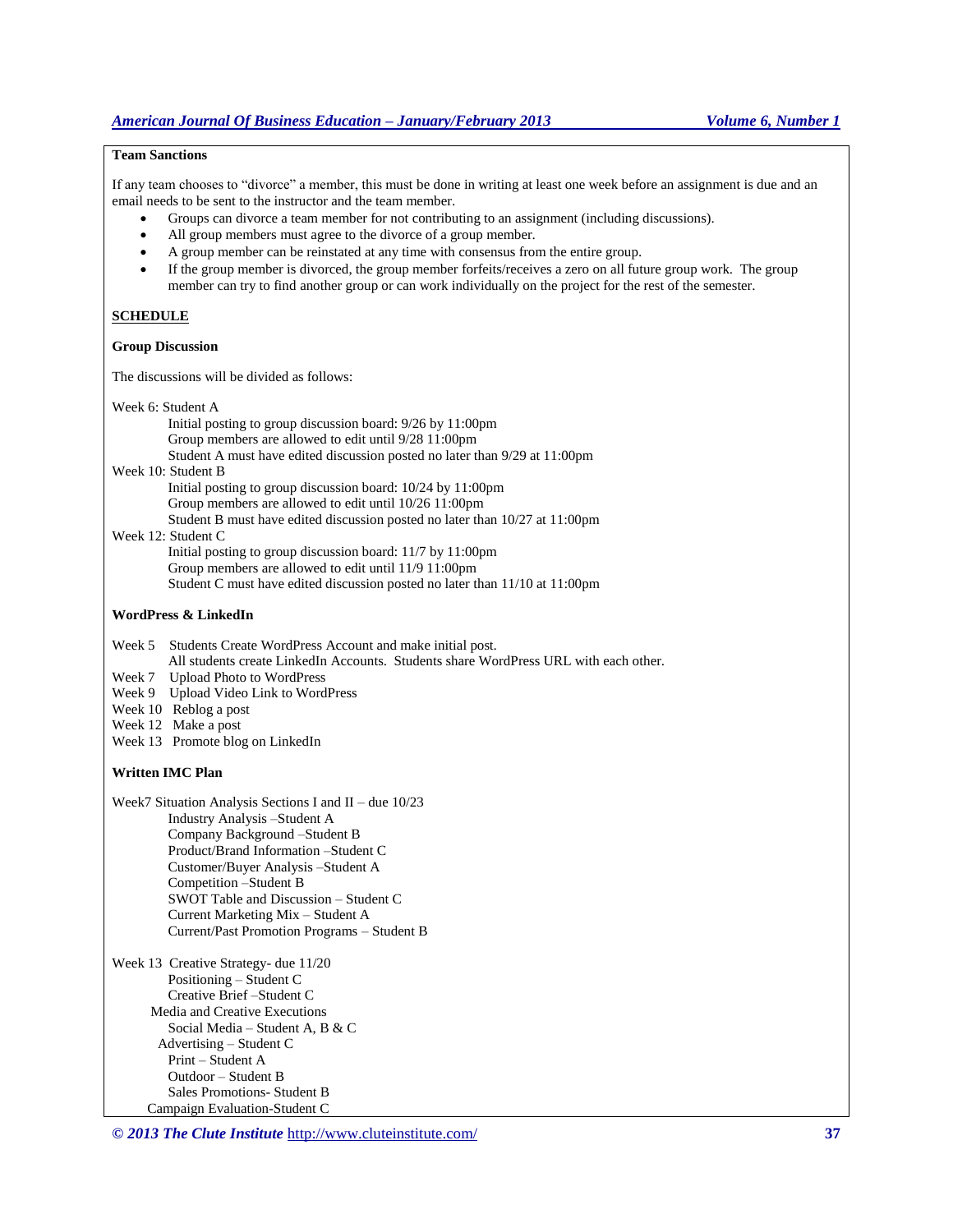# **Reflection Paper**

During the last week of class students write a reflection paper on their experiences about the class and the project. The paper is open to their interpretation of what the experience meant to them. Student comments on the experience include:

- I like how interactive all the students were with the suggestions on our large group projects.
- I also was able to learn time management skills from this class. Time management skills and proper communication were critical to the success of this class.
- I enjoyed working on the IMC campaign project. It was interesting to take a struggling company and really break it down from where they were, where they are, and where, with our help could be going. It made me feel like I was doing real world work in the industry and got to use a lot of creativity in the second half of the project. It was an actual applicable assignment preparing me for what I may encounter in the future when seeking employment.

Students perspectives on collaborating in general has been positive, but have varied with individual personalities and if group conflict occurred. Having a team charter in place for accountability and allowing for "divorce" from a group can assist with group conflict (Strong & Anderson, 1991). In the work world, and in the world of advertising, being able to work on a team is essential, and students in an IMC class have the project positioned as a real experience of creating a working project. Guest speakers from advertising agencies in the blended classes reinforce the team concept each semester and students in the blended classes due tend to have slightly more positive outlooks on collaborating if not only because of the time in class for promotive interaction, but also the chance to interact with the guest speakers. (These speakers are videotaped for the online class).

In reflection papers, in class and in discussions students have mentioned using other forms of communication to facilitate their progress in collaboration such as Moodle or Google Docs and this is always encouraged by the instructor.

# **CONCLUSION**

Taking time to predesign a course, set up processes for student groups for communication and coordination, and clarifying assignments and expectations greatly facilitates cooperative learning as it allows students to assign responsibilities, tasks and deadlines to individual members. A critical component to the cooperative learning process is students receiving feedback amongst their group and receiving feedback to the instructor about the progress of the teams. Ensuring that students can communicate with each other about the progress of a project and with the instructor will greatly impact a successful completion of an online project.

# **AUTHOR INFORMATION**

**Katryna M. Johnson,** Ph.D. is Associate Professor of Marketing at Metropolitan State University, Minneapolis, Minnesota. She teaches courses in Consumer and Professional Buyer Behavior, Integrated Marketing Communications, Marketing Management, and Practical Research Methods for Managers. She earned her Ph.D. from Carlson School of Management, University of Minnesota. E-mail: [Katryna.johnson@metrostate.edu](mailto:Katryna.johnson@metrostate.edu)

#### **REFERENCES**

- 1. Bacon, D. R., Steward, K. A., Silver, W. S. (1999). Lessons from the best and worst student team experiences: How a teacher can make the difference. *Journal of Management Education*, 23(5) 467-488.
- 2. Benjamin, B. & O'Reilly, C. (2011), Becoming a leader: Early career challenges, faced by MBA graduates, *Academy of Management Learning & Education*, 10(3), 452–472. DOI: 10.1177/105256299902300503
- 3. Bold, M. (2006). Use of wikis in graduate course work. *Journal of Interactive Learning Research*, 17 (1), 5-14.
- 4. Bonwell, C. & Eison, J. (1991). *Active Learning: Creating Excitement in the Classroom AEHE-ERIC Higher Education Report No. 1*. Washington, D.C.: Jossey-Bass.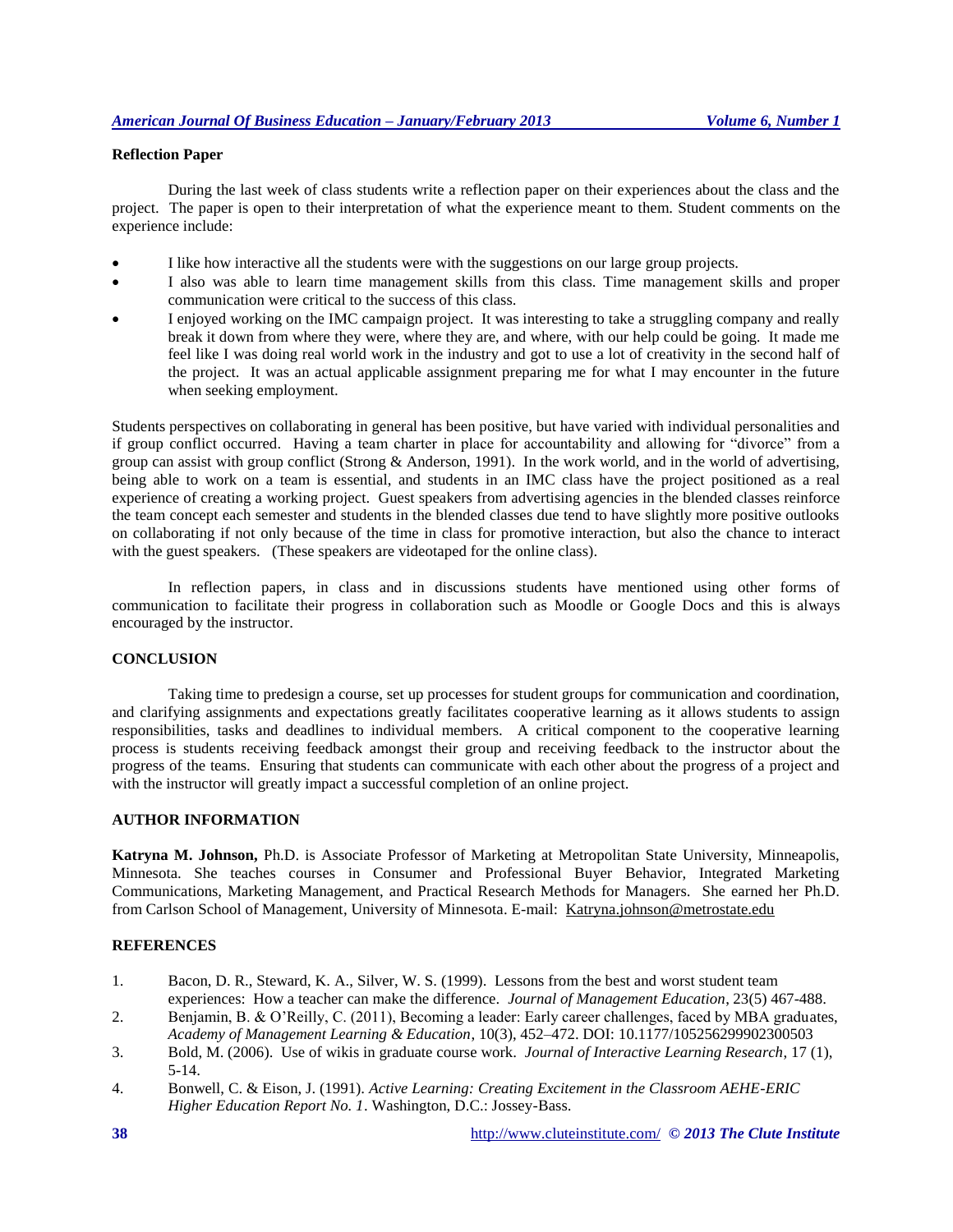- 5. Brindley, J.E., Walti, C. & Blaschke, L.M. (2009, June). Creating effective collaborative learning groups in an online environment. *International Review of Research in Open and Distance Learning*, 10(3), 1-18.
- 6. Bruffee, K. A. (1995). Sharing our toys: Cooperative learning versus collaborative learning. *Change*, 27, 12-18, DOI: 10.1080/00091383.1995.9937722
- 7. Campbell, K. & Ellingson, D.A. (2010). Cooperative learning at a distance: An experiment with wikis. *American Journal of Business Education*, 3(4), 83-89.
- 8. Cavanagh, M. (2011). Students' experiences of active engagement through cooperative learning activities in lectures. *Active Learning in Higher Education*, 12(1), 23-33. DOI: 10.1177/1469787410387724
- 9. Chang, Y., Morales-Arroyo, M. A., Than, H., Tun, Z., & Wang, Z. (2010/2011). Collaborative learning in wikis. *Education for Information*, 28(2-4), 291-303.
- 10. Ebersole, J. (2012, August 24). The myths of online learning. *Forbes*, retrieved from http://www.forbes.com/sites/johnebersole/2012/08/24/the-myths-of-online-learning/
- 11. Fleming, D.L. (2008). Using best practices in online discussion and assessment to enhance collaborative learning. *College Teaching Methods & Styles Journal*, 4(10), 21- 39.
- 12. Gradel, K., & Edison, A.J. (2010-2011). Cooperative learning: Smart pedagogy and tools for online and hybrid courses. *Journal of Educational Technology Systems*, 39(2), 193-212. DOI: 10.2190/ET.39.2.i.
- 13. Hagan, L.M. (2012). Fostering experiential learning and service through client projects in graduate business courses offered online. *American Journal of Business Education*, 8 (12), 623-632.
- 14. Hanson, R.S. (2006). Benefits and problems with student teams: Suggestions for improving team projects. *Journal of Education for Business*, 82(1), 11-19.
- 15. Johnson, D.W., Johnson, R.T., Smith, K.A. (1991). *Active learning: Cooperation in the college classroom*. Interaction Book Co: Edina, MN.
- 16. Kolb, D. (1984). *Experiential learning: Experience as the source of learning and development*. Englewood cliffs, NJ, Prentice Hall.
- 17. Kop, R., & Hill, A. (2008). Connectivism: Learning theory of the future or vestige of the past? *International Review of Research in Open and Distance Learning, 9*(3), 1-13.
- 18. Laverie, D. A. (2006), In-class cooperative learning: a way to build knowledge and skills in marketing courses. *Marketing Education Review*, 16, 59-76.
- 19. Lightner, S., Marcie, J.B., & Willi, C. (2007). Team-based activities to promote engaged learning. *College Teaching*, 55 (1) 5-18. DOI: 10.1177/1046878108325713
- 20. Lynch, D.J. (2010). Application of online discussion and cooperative learning strategies to online and blended college courses. *College Student Journal*, 44, 777-784.
- 21. Millis, B.J. & Cotrel, P.G. (1998). Cooperative Learning for Higher Education Faculty. Phoenix, AZ: Oryx.
- 22. Munoz, C. & Huser, A. (2008). Experiential and cooperative learning: Using a situation analysis project in principles of marketing. *Journal of Education for Business*, 83(4), 214-220.
- 23. Narozny, E. (2010, May 19). Designing online courses to meet the needs of a diverse student population. faculty focus: Focuses on today's higher education professional, Retrieved from [http://www.facultyfocus.com/articles/online-education/designing-online-courses-to-meet-the-needs-of-a](http://www.facultyfocus.com/articles/online-education/designing-online-courses-to-meet-the-needs-of-a-diverse-student-population/)[diverse-student-population/](http://www.facultyfocus.com/articles/online-education/designing-online-courses-to-meet-the-needs-of-a-diverse-student-population/)
- 24. Olivera, I., Tinoca, L., & Pereira, A. (2011). Online group work patterns: How to promote a successful collaboration. *Computers & Education*, 57(1), 1348-1357.
- 25. Palloff, R. M. & Pratt, K. (2005)*. Collaborating Online: Learning Together in Community*. San Francisco, CA: Jossey-Bass.
- 26. Panitz, T. (2001). Collaborative versus cooperative learning: A comparison of the two concepts which will help us understand the underlying nature of interactive learning. Retrieved from <http://home.capecod.net/~tpanitz/tedsarticles/coopdefinition.htm>
- 27. Pentina, I. (2010). Using social media to address curriculum objectives in integrated marketing communications course. *Journal for Advancement of Marketing Education*, 17, 104-111.
- 28. Poole, D. M. (2000). Student participation in a discussion-oriented online course: A case study. *Journal of Research Computing in Education*, 33(2) 162-169.
- 29. Scherling, S. (2011). Designing and fostering effective online group projects. *Adult learning*, 22, 13-18.